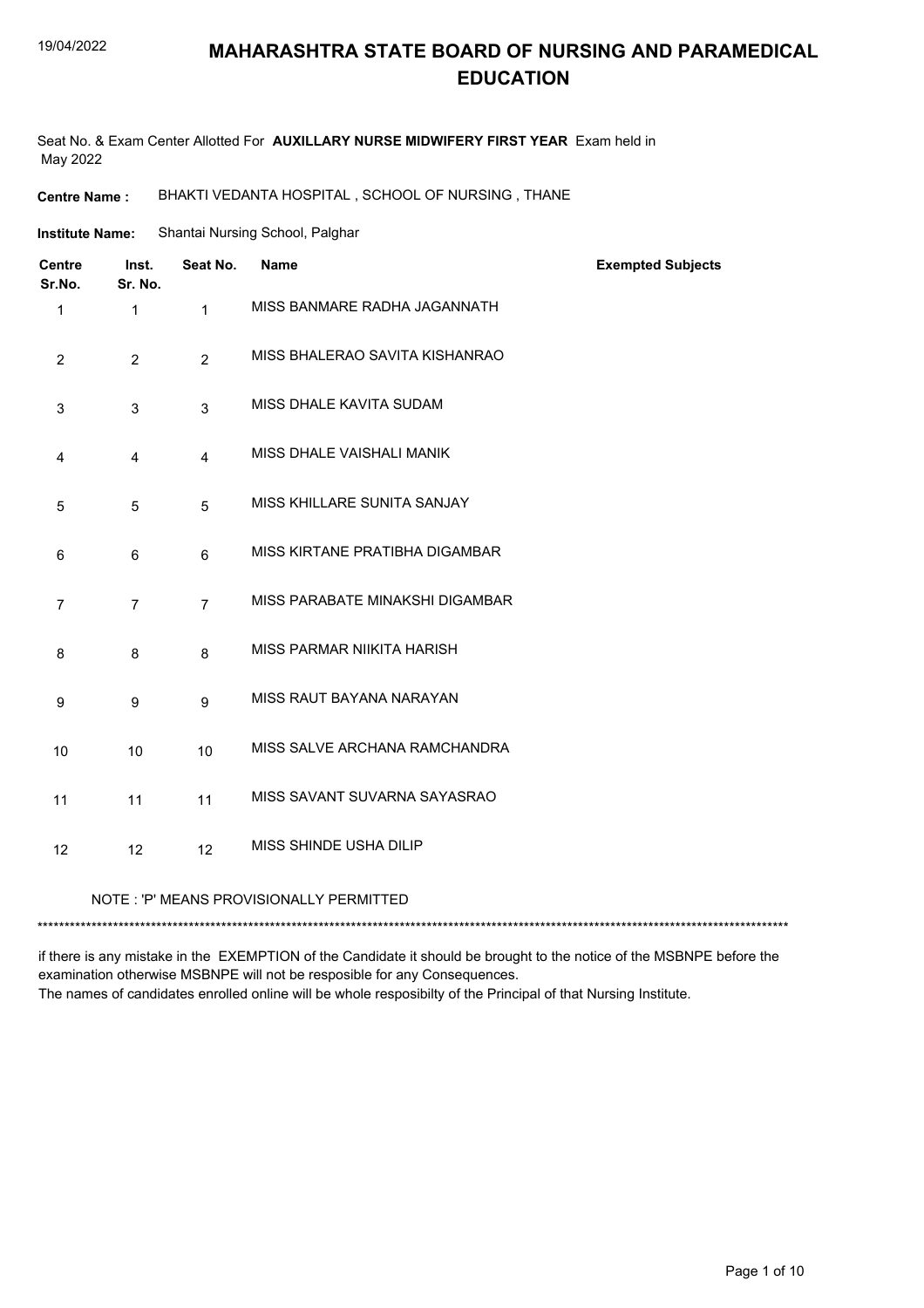### **MAHARASHTRA STATE BOARD OF NURSING AND PARAMEDICAL EDUCATION**

Seat No. & Exam Center Allotted For **AUXILLARY NURSE MIDWIFERY FIRST YEAR** Exam held in May 2022

**Centre Name :** GENERAL HOSPITAL, Jalna

| <b>Institute Name:</b>  |                  | Shraddha Commercial Technical Institute Society, Jalna |                                 |                          |
|-------------------------|------------------|--------------------------------------------------------|---------------------------------|--------------------------|
| <b>Centre</b><br>Sr.No. | Inst.<br>Sr. No. | Seat No.                                               | Name                            | <b>Exempted Subjects</b> |
| 13                      | $\mathbf{1}$     | 13                                                     | MISS ABGAD SHUBHANGI BALKRUSHNA |                          |
| 14                      | $\overline{2}$   | 14                                                     | MISS BHALERAO ARPITA SAHEBRAO   |                          |
| 15                      | 3                | 15                                                     | MISS BHATKAR VISHAKHA GAJANAN   |                          |
| 16                      | 4                | 16                                                     | MISS JADHAV PRIYANKA ASARAM     |                          |
| 17                      | 5                | 17                                                     | MISS JADHAVAR LATA PANDURANG    |                          |
| 18                      | 6                | 18                                                     | MISS KALASKAR MAYURI MAHADEV    |                          |
| 19                      | $\overline{7}$   | 19                                                     | MISS KAMBALE RUPALI HARIBHAU    |                          |
| 20                      | 8                | 20                                                     | MISS KHARAT VARSHA DADABHAU     |                          |
| 21                      | 9                | 21                                                     | MISS MHASKE SUREKHA RAMESH      |                          |
| 22                      | 10               | 22                                                     | MISS PAWAR PRIYA SANJAY         |                          |
| 23                      | 11               | 23                                                     | MISS PRADHAN SMITA MOHAN        |                          |
| 24                      | 12               | 24                                                     | MISS SABLE RAMESHWARI VILAS     |                          |
| 25                      | 13               | 25                                                     | MISS SASANE SEEMA SUBHASHRAO    |                          |
| 26                      | 14               | 26                                                     | MISS SINGARE RANJANA BRAHMA     |                          |
| 27                      | 15               | 27                                                     | MISS SONWANE SEEMA SHIVAJI      |                          |
| 28                      | 16               | 28                                                     | MISS TAYADE LEENA MAHENDRA      |                          |
| 29                      | 17               | 29                                                     | MISS TAYADE RUPALI RAMKRUSHNA   |                          |
| 30                      | 18               | 30                                                     | MISS WAHUL AARTI KALYAN         |                          |
| 31                      | 19               | 31                                                     | MISS WANKHADE RENUKA RAMKRUSHNA |                          |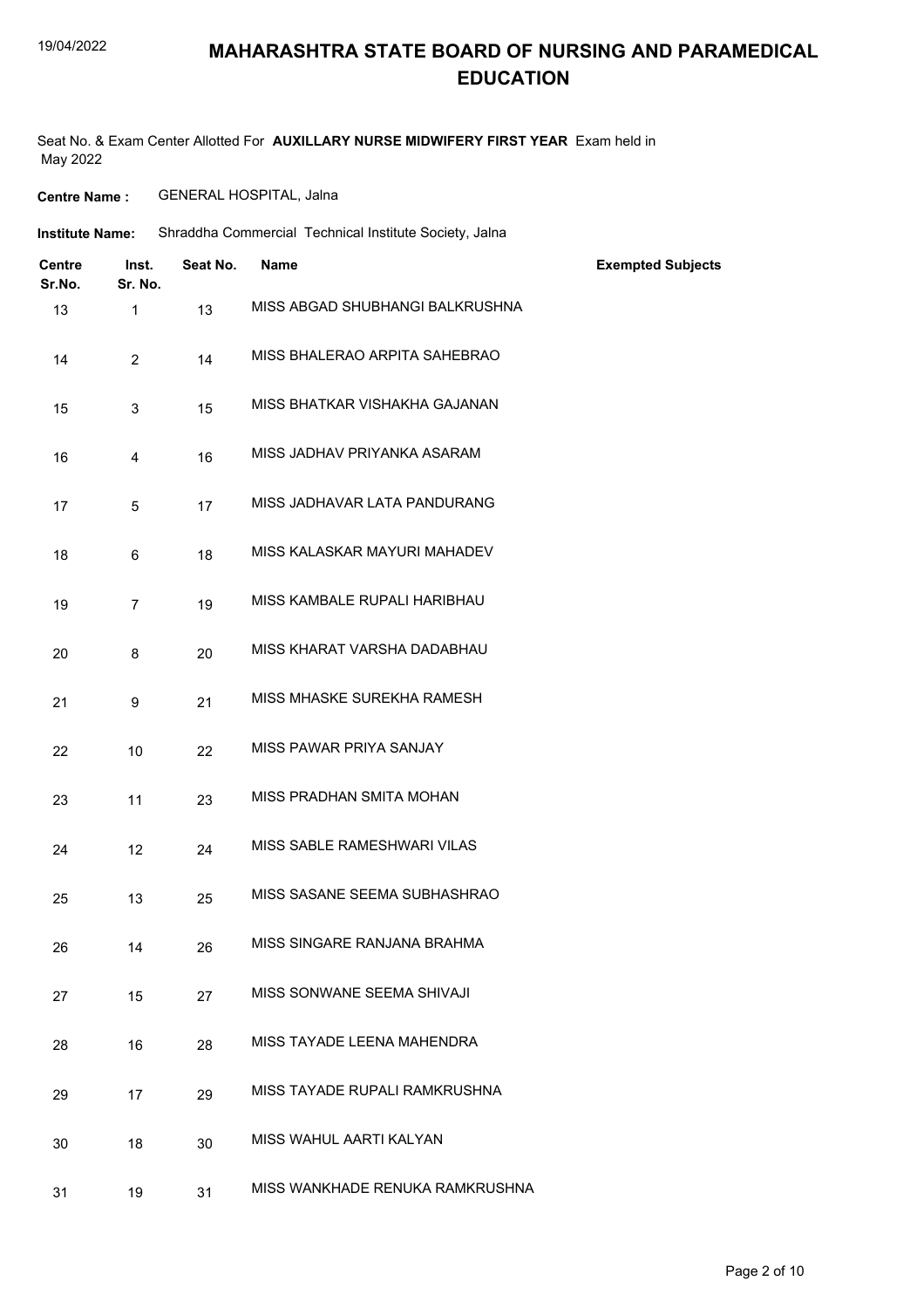## **MAHARASHTRA STATE BOARD OF NURSING AND PARAMEDICAL EDUCATION**

Seat No. & Exam Center Allotted For AUXILLARY NURSE MIDWIFERY FIRST YEAR Exam held in May 2022

MISS YETALE PRADNYA SHIVAJI 32 20  $32$ 

NOTE: 'P' MEANS PROVISIONALLY PERMITTED

if there is any mistake in the EXEMPTION of the Candidate it should be brought to the notice of the MSBNPE before the examination otherwise MSBNPE will not be resposible for any Consequences. The names of candidates enrolled online will be whole resposibilty of the Principal of that Nursing Institute.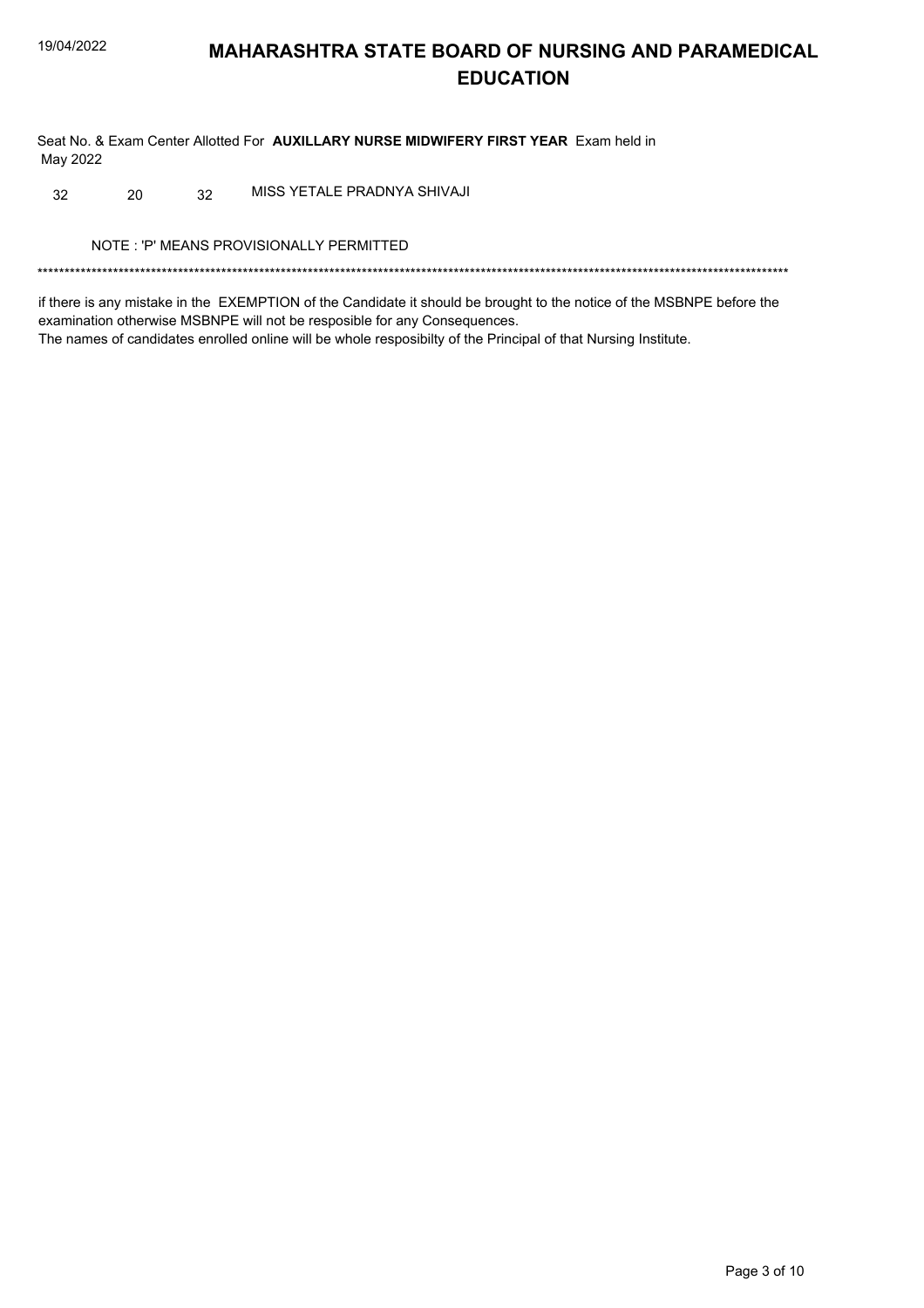## **MAHARASHTRA STATE BOARD OF NURSING AND PARAMEDICAL EDUCATION**

Seat No. & Exam Center Allotted For **AUXILLARY NURSE MIDWIFERY FIRST YEAR** Exam held in May 2022

**Institute Name: SAKOLKAR NURSING SCHOOL, AURANGABAD** 

| <b>Centre</b><br>Sr.No. | Inst.<br>Sr. No. | Seat No. | <b>Name</b>                  | <b>Exempted Subjects</b> |
|-------------------------|------------------|----------|------------------------------|--------------------------|
| 33                      | 1                | 33       | MISS BANSODE KISHORI ASHOK   |                          |
| 34                      | $\overline{2}$   | 34       | MISS DABHADE RAMA PANDIT     |                          |
| 35                      | 3                | 35       | MISS GAVAI MANGAL SAMADHAN   |                          |
| 36                      | 4                | 36       | MISS KAMBLE ARTI GAUTAM      |                          |
| 37                      | 5                | 37       | MISS MORE KALPANA RAJENDRA   |                          |
| 38                      | 6                | 38       | MISS NIRMAL PRAMILA MASTRAM  |                          |
| 39                      | $\overline{7}$   | 39       | MISS SONKAMBLE UJVALA VIJAY  |                          |
| 40                      | 8                | 40       | MISS THORAT SARIKA BABURAO   |                          |
| 41                      | 9                | 41       | MISS WAGHMARE SUKESHNI DILIP |                          |
| 42                      | 10               | 42       | MISS WAVLE LATA MANOHAR      |                          |
|                         |                  |          |                              |                          |

NOTE : 'P' MEANS PROVISIONALLY PERMITTED

\*\*\*\*\*\*\*\*\*\*\*\*\*\*\*\*\*\*\*\*\*\*\*\*\*\*\*\*\*\*\*\*\*\*\*\*\*\*\*\*\*\*\*\*\*\*\*\*\*\*\*\*\*\*\*\*\*\*\*\*\*\*\*\*\*\*\*\*\*\*\*\*\*\*\*\*\*\*\*\*\*\*\*\*\*\*\*\*\*\*\*\*\*\*\*\*\*\*\*\*\*\*\*\*\*\*\*\*\*\*\*\*\*\*\*\*\*\*\*\*\*\*\*\*\*\*\*\*\*\*\*\*\*\*\*\*\*\*\*

if there is any mistake in the EXEMPTION of the Candidate it should be brought to the notice of the MSBNPE before the examination otherwise MSBNPE will not be resposible for any Consequences.

The names of candidates enrolled online will be whole resposibilty of the Principal of that Nursing Institute.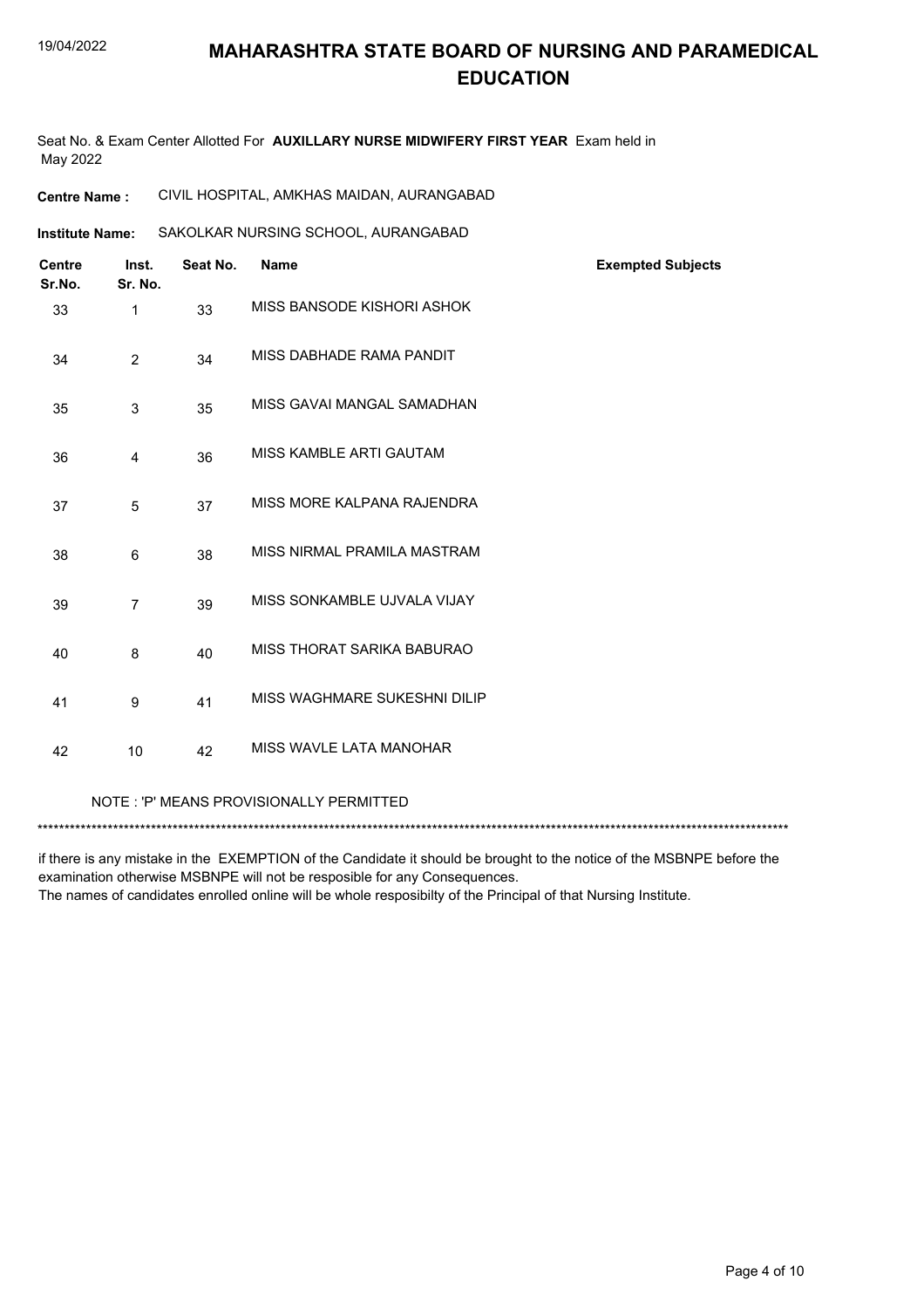## **MAHARASHTRA STATE BOARD OF NURSING AND PARAMEDICAL EDUCATION**

Seat No. & Exam Center Allotted For **AUXILLARY NURSE MIDWIFERY FIRST YEAR** Exam held in May 2022

**Centre Name :** CIVIL HOSPITAL, AMKHAS MAIDAN, AURANGABAD

**Institute Name: GANGAPUR NURSING SCHOOL, GANGAPUR, AURANGABAD** 

| <b>Centre</b><br>Sr.No. | Inst.<br>Sr. No. | Seat No. | <b>Name</b>                                                  | <b>Exempted Subjects</b> |
|-------------------------|------------------|----------|--------------------------------------------------------------|--------------------------|
| 43                      | 1                | 43       | MISS ADKITTE POURNIMA JITENDRA                               |                          |
| 44                      | $\overline{2}$   | 44       | MISS AGWILE SUJATA RAMJI                                     |                          |
| 45                      | 3                | 45       | MISS BANGAR KAMAL MANOHAR                                    |                          |
| 46                      | 4                | 46       | SMT YEDE VARSHA SOMNATH<br>(NEE BENDKOLI VARSHA DATTARAY)    |                          |
| 47                      | 5                | 47       | MISS BHARIT PRADNYA MANOHAR                                  |                          |
| 48                      | 6                | 48       | SMT BAGAD SUVARNA MAHESH<br>(NEE BHOIR SUVARNA NAMDEV)       |                          |
| 49                      | $\overline{7}$   | 49       | MISS DETHE SUJATA VILAS                                      |                          |
| 50                      | 8                | 50       | MISS DETHE MENKA VILAS                                       |                          |
| 51                      | 9                | 51       | MISS GANGURDE NEETA NEETA                                    |                          |
| 52                      | 10               | 52       | MISS GAWARI DARSHNA KASHINATH                                |                          |
| 53                      | 11               | 53       | MISS HOLGIR SARALA SAVKAR                                    |                          |
| 54                      | 12               | 54       | MISS JIRE MUKTA SHIVNATH                                     |                          |
| 55                      | 13               | 55       | MISS KHADE DIPALI KALU                                       |                          |
| 56                      | 14               | 56       | MISS KORDE VIDYA PANDHARINATH                                |                          |
| 57                      | 15               | 57       | MISS MUKANE RESHMA VISHNU                                    |                          |
| 58                      | 16               | 58       | MISS NAVALE JAYVANTI MADHUKAR                                |                          |
| 59                      | 17               | 59       | MISS ROKADE SONALI DILIP                                     |                          |
| 60                      | 18               | 60       | MISS UGHADE NIRMALA SOMA                                     |                          |
| 61                      | 19               | 61       | SMT MASKE SAPANA DNYANESHWAR<br>(NEE WAGHMARE SAPANA VASANT) |                          |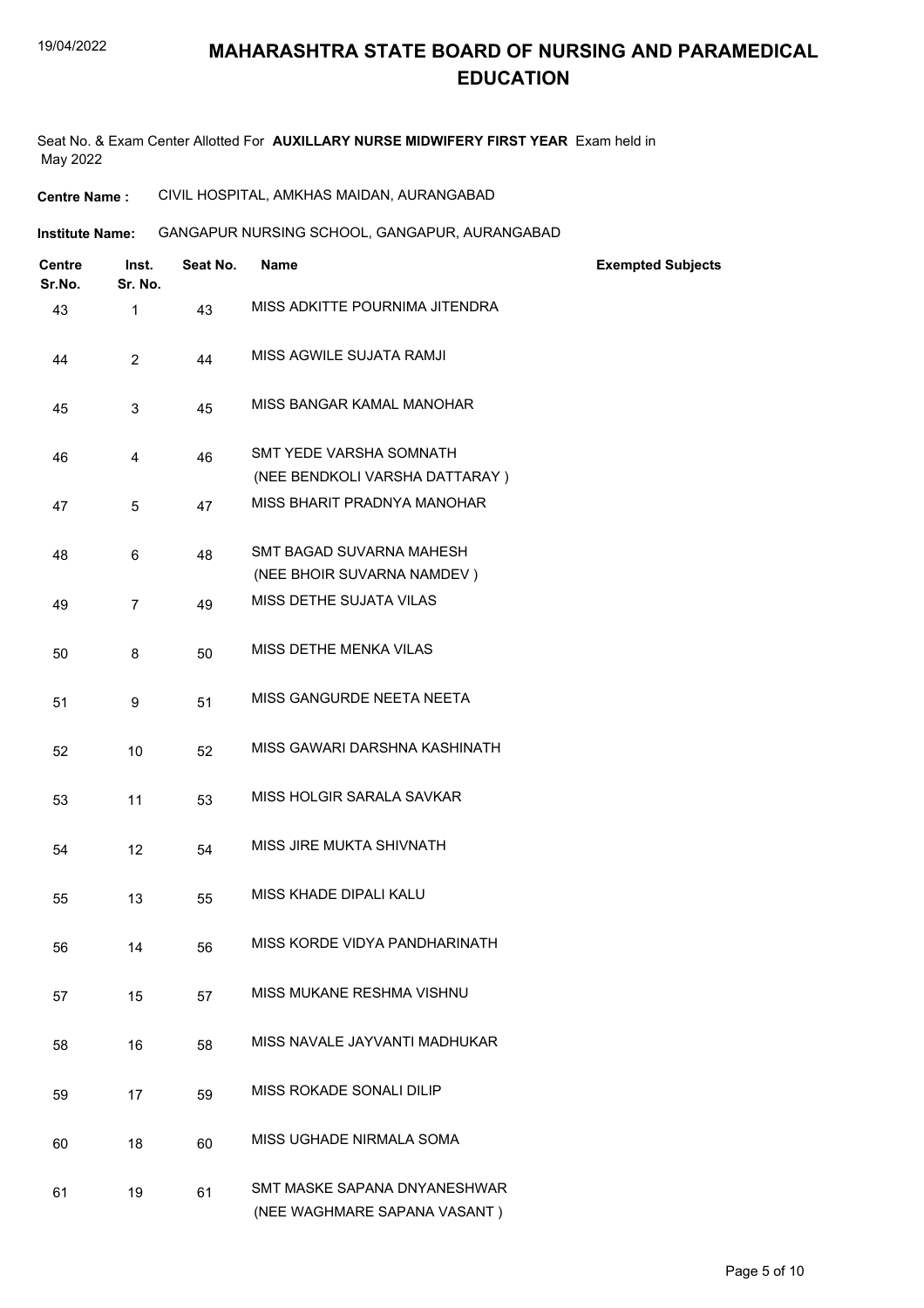## **MAHARASHTRA STATE BOARD OF NURSING AND PARAMEDICAL EDUCATION**

Seat No. & Exam Center Allotted For AUXILLARY NURSE MIDWIFERY FIRST YEAR Exam held in May 2022

MISS WARGHADE LATA RAMDAS 62 20 62

NOTE: 'P' MEANS PROVISIONALLY PERMITTED

if there is any mistake in the EXEMPTION of the Candidate it should be brought to the notice of the MSBNPE before the examination otherwise MSBNPE will not be resposible for any Consequences. The names of candidates enrolled online will be whole resposibilty of the Principal of that Nursing Institute.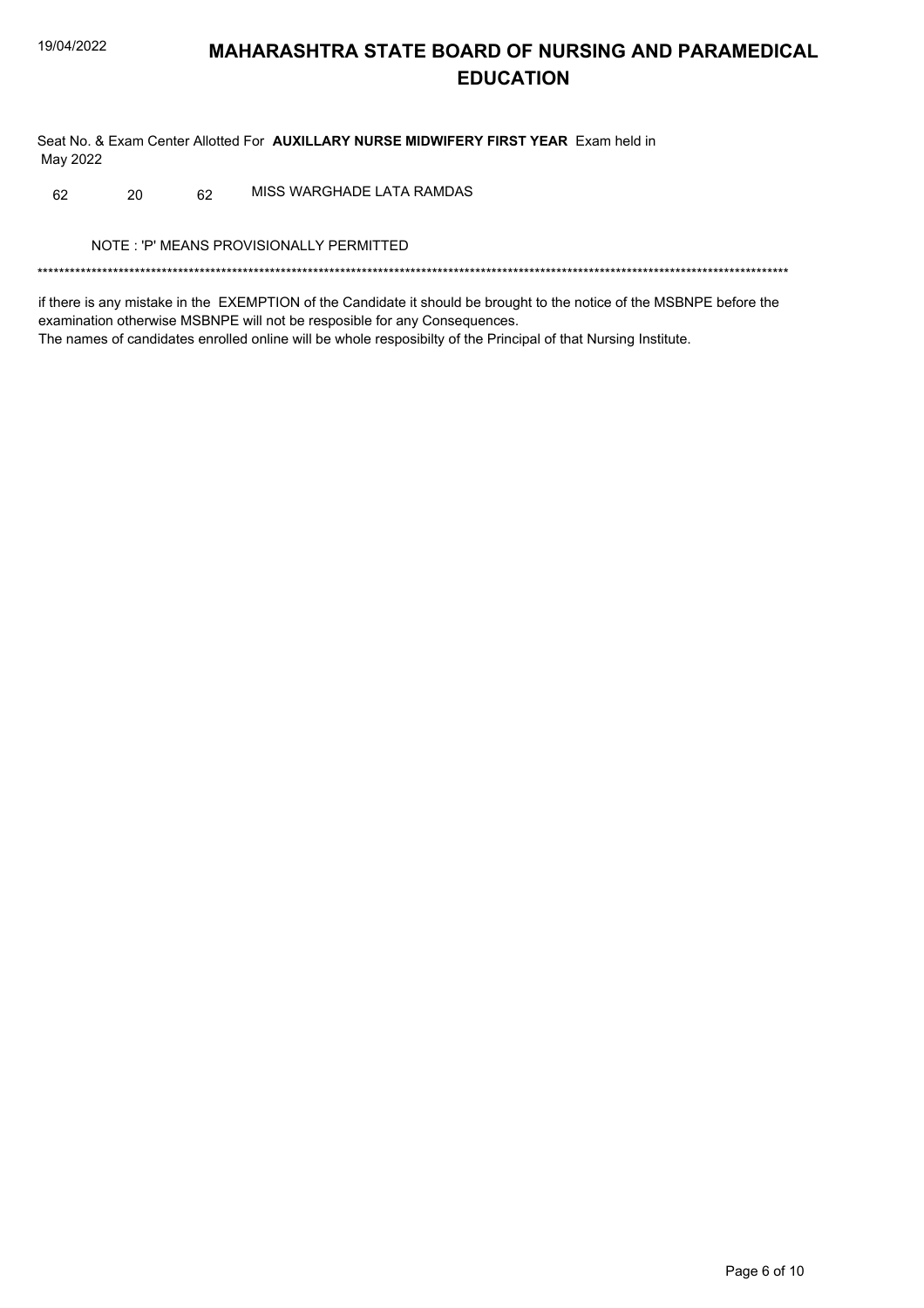## **MAHARASHTRA STATE BOARD OF NURSING AND PARAMEDICAL EDUCATION**

Seat No. & Exam Center Allotted For **AUXILLARY NURSE MIDWIFERY FIRST YEAR** Exam held in May 2022

| <b>Institute Name:</b> | SHRADDHA NURSING SCHOOL, AURANGABAD |  |
|------------------------|-------------------------------------|--|
|                        |                                     |  |

| <b>Centre</b><br>Sr.No. | Inst.<br>Sr. No. | Seat No. | Name                                    | <b>Exempted Subjects</b> |
|-------------------------|------------------|----------|-----------------------------------------|--------------------------|
| 63                      | $\mathbf{1}$     | 63       | MISS AMBHORE POOJA ASHOK                |                          |
| 64                      | $\overline{2}$   | 64       | MISS AMBHORE SHIVANI VILAS              |                          |
| 65                      | $\mathbf{3}$     | 65       | MISS JADHAV SAKSHI DATTA                |                          |
| 66                      | 4                | 66       | MISS JADHAV VIDYA RAMESH                |                          |
| 67                      | 5                | 67       | MISS JADHAV DIVYA RAMESH                |                          |
| 68                      | 6                | 68       | MISS KAMBLE JYOTI ANAND                 |                          |
| 69                      | $\overline{7}$   | 69       | MISS KHAIRNAR SWATI BHAGWAN             |                          |
| 70                      | 8                | 70       | MISS LANDGE POOJA RAMESH                |                          |
| 71                      | 9                | 71       | MISS PATHARE VAISHALI SITARAM           |                          |
| 72                      | 10               | 72       | MISS RAJGURU VAISHALI VILAS             |                          |
| 73                      | 11               | 73       | MISS TADAVI MANISHA SHERKHA             |                          |
| 74                      | 12               | 74       | MISS TADVI MAINAJ AJIM                  |                          |
| 75                      | 13               | 75       | MISS TAFRE KOMAL PRAKASH                |                          |
| 76                      | 14               | 76       | MISS TIGOTE ASHWINI CHINDHA             |                          |
| 77                      | 15               | 77       | MISS TURUKMANE AARTI KONDBARAO          |                          |
| 78                      | 16               | 78       | MISS UBALE SHIVANI GAUTAM               |                          |
| 79                      | 17               | 79       | MISS VALVI PARVATI JUGA                 |                          |
|                         |                  |          | NOTE: 'P' MEANS PROVISIONALLY PERMITTED |                          |
|                         |                  |          |                                         |                          |

if there is any mistake in the EXEMPTION of the Candidate it should be brought to the notice of the MSBNPE before the examination otherwise MSBNPE will not be resposible for any Consequences.

The names of candidates enrolled online will be whole resposibilty of the Principal of that Nursing Institute.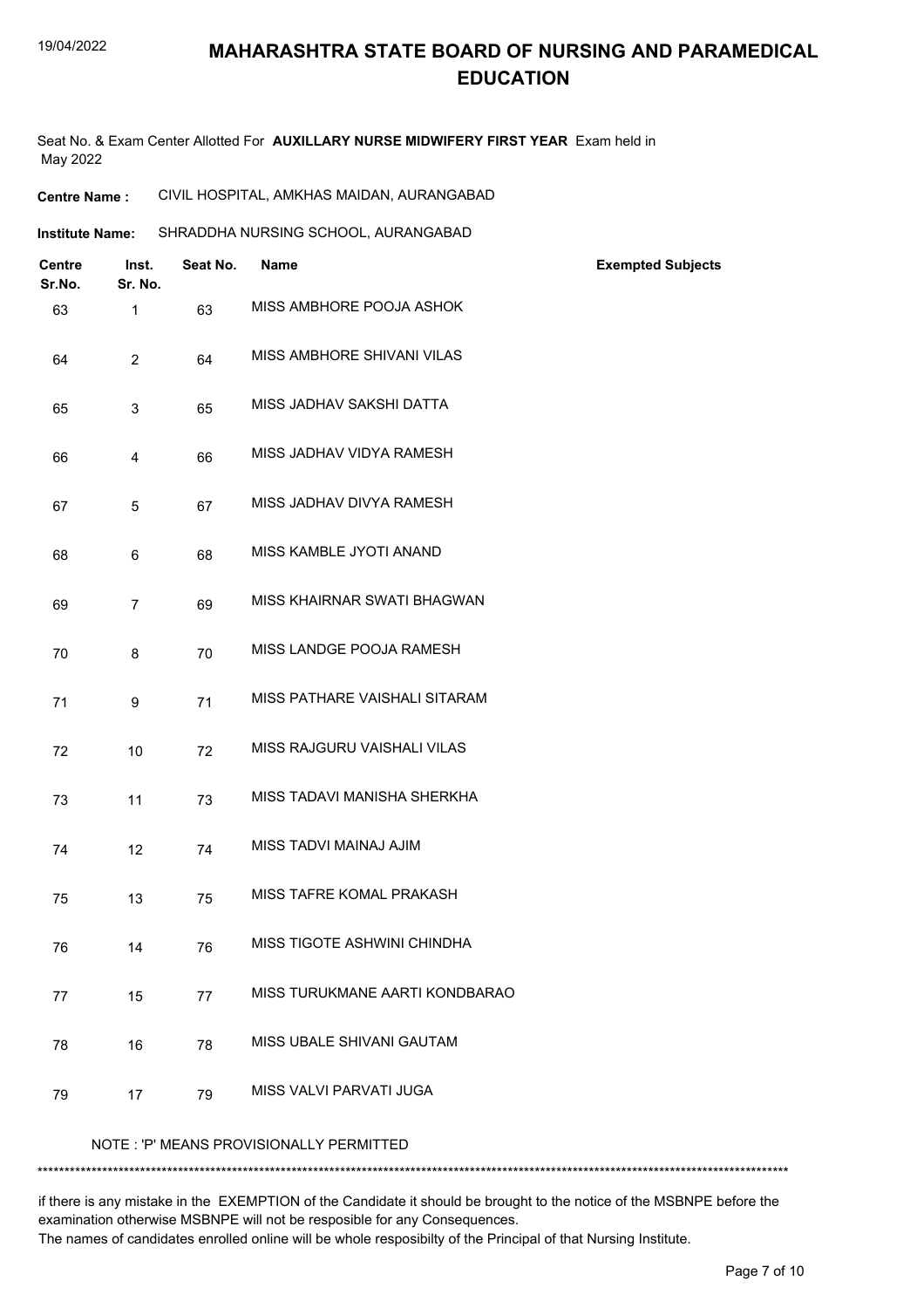### **MAHARASHTRA STATE BOARD OF NURSING AND PARAMEDICAL EDUCATION**

Seat No. & Exam Center Allotted For **AUXILLARY NURSE MIDWIFERY FIRST YEAR** Exam held in May 2022

### **Centre Name :** GENERAL HOSPITAL, HINGOLI

| <b>Institute Name:</b> | L.D.H.T. SCHOOL OF NURSING, HINGOLI |
|------------------------|-------------------------------------|
|                        |                                     |

| <b>Centre</b><br>Sr.No. | Inst.<br>Sr. No. | Seat No. | <b>Name</b>                   | <b>Exempted Subjects</b> |
|-------------------------|------------------|----------|-------------------------------|--------------------------|
| 80                      | $\mathbf{1}$     | 80       | MISS BELE JYOTI NARAYAN       |                          |
| 81                      | $\overline{2}$   | 81       | MISS BHISE SHARDA BABARAO     |                          |
| 82                      | 3                | 82       | MISS CHATSE KAJAL MALAKARJUN  |                          |
| 83                      | 4                | 83       | MISS CHATSE SAPNA RAMESH      |                          |
| 84                      | 5                | 84       | MISS CHATSE JAGRUTI LAXMAN    |                          |
| 85                      | 6                | 85       | MISS CHATSE PRATIKSHA BHASKAR |                          |
| 86                      | $\overline{7}$   | 86       | MISS CHATSE HARSHADA RAMESH   |                          |
| 87                      | 8                | 87       | MISS DAHALE NITA MAHADEV      |                          |
| 88                      | 9                | 88       | MISS DHANDE DIKSHA PANDURANG  |                          |
| 89                      | 10               | 89       | MISS DHULE PRAGATI BHAGWAN    |                          |
| 90                      | 11               | 90       | MISS JADHAV PRANJALI KAILAS   |                          |
| 91                      | 12               | 91       | MISS KAMBLE JAYSHREE KESHAV   |                          |
| 92                      | 13               | 92       | MISS MORE RATNAMANE MOHAN     |                          |
| 93                      | 14               | 93       | MISS MUKADE RADHA DATTARAO    |                          |
| 94                      | 15               | 94       | MISS MUKADE SUVARNA SUBHASH   |                          |
| 95                      | 16               | 95       | MISS PACHPUTE ASHA MANCHAKRAO |                          |
| 96                      | 17               | 96       | MISS POTE ALKA VITHAL         |                          |
| 97                      | 18               | 97       | MISS SONULE RADHA SUBHASH     |                          |
| 98                      | 19               | 98       | MISS TAPARE PAURNIMA MAHADA   |                          |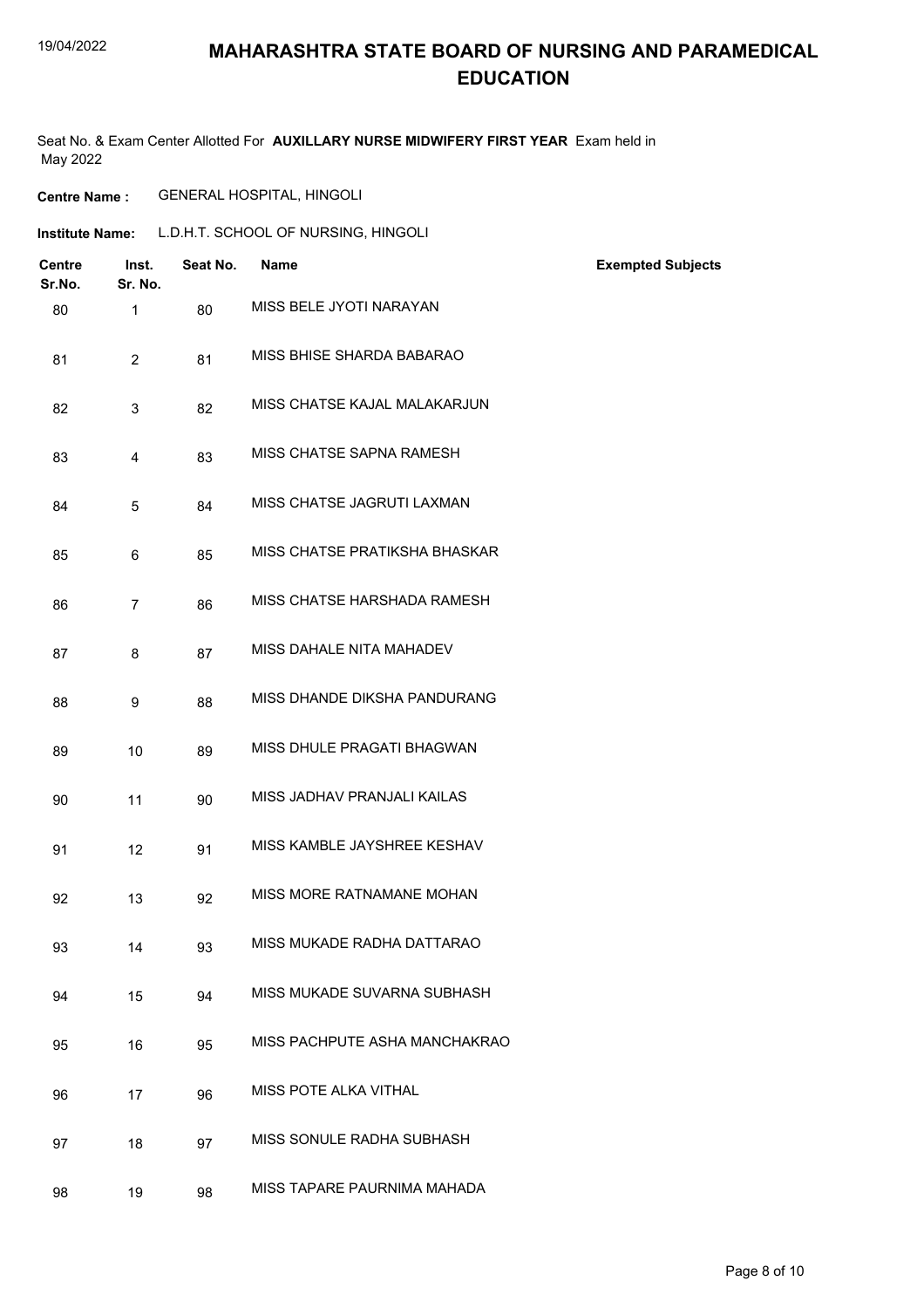## **MAHARASHTRA STATE BOARD OF NURSING AND PARAMEDICAL EDUCATION**

Seat No. & Exam Center Allotted For AUXILLARY NURSE MIDWIFERY FIRST YEAR Exam held in May 2022

MISS TAPASE KOMAL LAXMAN 99 20 99

NOTE: 'P' MEANS PROVISIONALLY PERMITTED

if there is any mistake in the EXEMPTION of the Candidate it should be brought to the notice of the MSBNPE before the examination otherwise MSBNPE will not be resposible for any Consequences. The names of candidates enrolled online will be whole resposibilty of the Principal of that Nursing Institute.